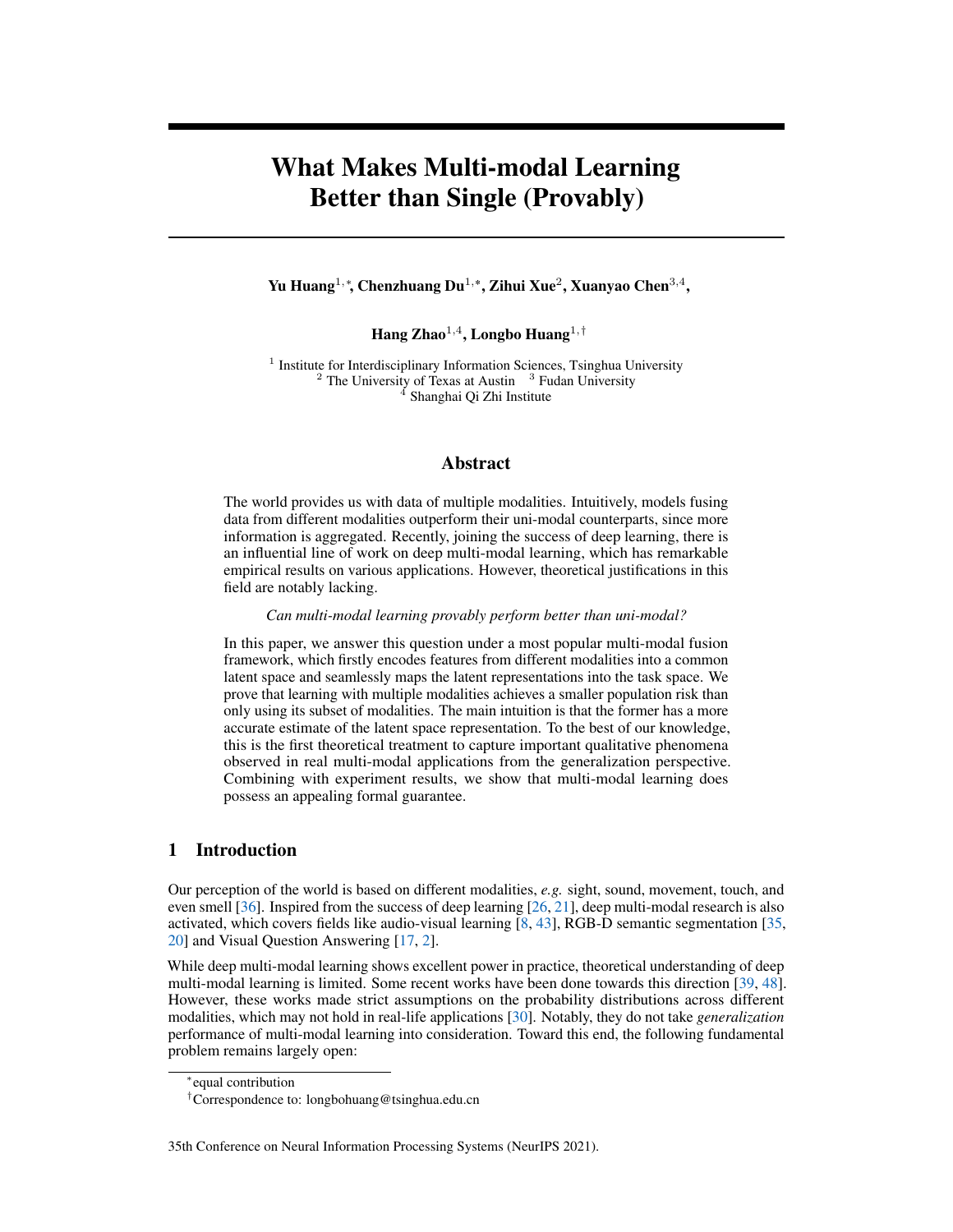<span id="page-1-0"></span>

Figure 1:  $M$  *vs*  $N$  **modalities latent space representation**, where the latter is a subset of the former.  $z_M$ ,  $z_N$  and  $z^*$  are images on the latent space  $\mathcal Z$  corresponding to the representation mappings  $\hat{g}_M$ ,  $\hat{g}_{\mathcal{N}}$  and  $g^*$ .  $M_i$  denotes modality *i*.

#### *Can multi-modal learning provably performs better than uni-modal?*

In this paper, we provably answer this question from two perspectives:

- (When) Under what conditions multi-modal performs better than uni-modal?
- (Why) What results in the performance gains ?

The framework we study is abstracted from the multi-modal fusion approaches, which is one of the most researched topics of multi-modal learning [\[3\]](#page-10-3). Specifically, we first encode the complex data from heterogeneous sources into a common latent space  $Z$ . The true latent representation is  $g^*$  in a function class  $\mathcal{G}$ , and the task mapping  $h^*$  is contained in a function class  $\mathcal{H}$  defined on the latent space. Our model corresponds to the recent progress of deep multi-modal learning on various applications, such as scene classification [\[9\]](#page-10-4) and action recognition [\[24,](#page-11-6) [43\]](#page-12-0).

Under this composite framework, we provide the first theoretical analysis to shed light on what makes multi-modal outperform uni-modal from the generalization perspective. We identify the relationship between the population risk and the distance between a learned latent representation  $\hat{g}$  and the  $g^{\star}$ , under the metric we will define later. Informally, closer to the true representation leads to less population loss, which indicates that a better latent representation guarantees the end-to-end multimodal learning performance. Instead of simply considering the comparison of *multi vs uni* modalities, we consider a general case,  $M \text{ vs } \mathcal{N}$  modalities, which are distinct subsets of all modalities. We focus on the condition that the latter is a subset of the former. Our second result is a bound for the closeness between  $\hat{g}$  and the  $g^*$ , from which we provably show that the latent representation  $\hat{g}_M$ learning from the  $\mathcal M$  modalities is closer to the true  $g^*$  than  $\hat{g}_\mathcal N$  learning from  $\bar{\mathcal N}$  modalities. As shown in Figure [1,](#page-1-0)  $\hat{g}_{\mathcal{M}}$  has a more sufficient latent space exploration than  $\hat{g}_{\mathcal{N}}$ . Moreover, in a specific linear regression model, we directly verify that using multiple modalities rather than its subset learns a better latent representation.

The main contributions of this paper are summarized as follows:

- We formalize the multi-modal learning problem into a theoretical framework. Firstly, we show that the performance of multi-modal learning in terms of population risk can be bounded by the *latent representation quality*, a novel metric we propose to measure the distance from a learned latent representation to the true representation, which reveals that the ability of learning the whole task coincides with the ability of learning the latent representation when we have sufficient training samples.
- We derive an upper bound for the latent representation quality of training over a subset of modalities. This directly implies a principle to guide us in modality selection, i.e., when the number of sample size is large and multiple modalities can efficiently optimize the empirical risk, using multi-modal to build a recognition or detection system can have a better performance.
- Restricted to linear latent and task mapping, we provide rigorous theoretical analysis that latent representation quality degrades when the subset of multiple modalities is applied.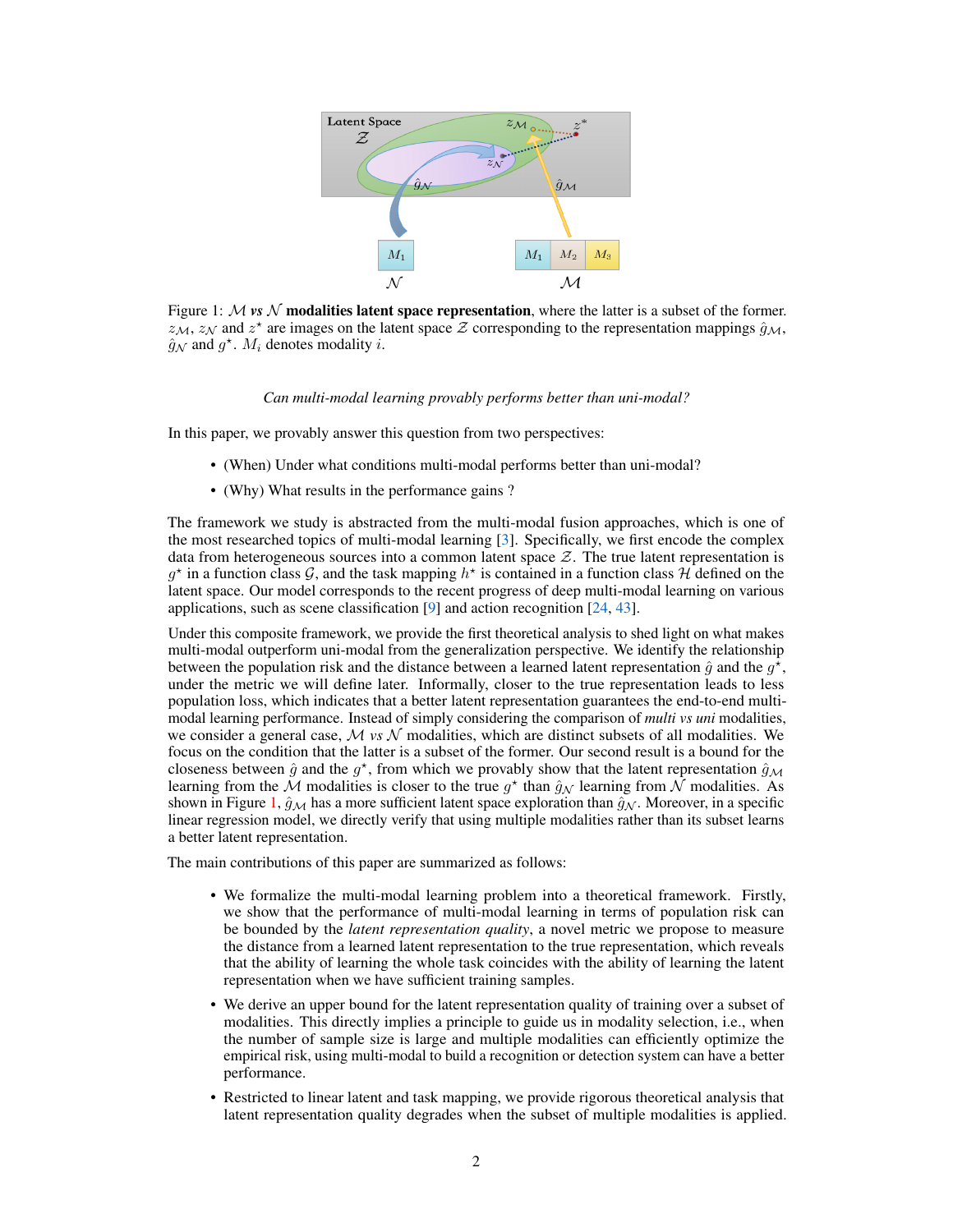Experiments are also carried out to empirically validate the theoretical observation that  $\hat{g}_N$ is inferior to  $\hat{g}_M$ .

The rest of the paper is organized as follows. In the next section, we review the related literature. The formulation of multi-modal learning problem is described in Section [3.](#page-2-0) Main results are presented in Section [4.](#page-3-0) In Section [5,](#page-6-0) we show simulation results to support our theoretical claims. Additional discussions about the inefficiency of multi-modal learning are presented in Section [6.](#page-9-0) Finally, conclusions are drawn in Section [7.](#page-9-1)

# 2 Related Work

Multi-modal Learning Applications Deep learning makes fusing different signals easier, which enables us to develop many multi-modal frameworks. For example, [\[35,](#page-11-3) [23,](#page-11-7) [22,](#page-11-8) [31,](#page-11-9) [20\]](#page-11-4) combine RGB and depth images to improve semantic segmentation; [\[8,](#page-10-0) [16\]](#page-10-5) fuse audio with video to do scene understanding; researchers also explore audio-visual source separation and localization [\[49,](#page-12-3) [11\]](#page-10-6).

**Theory of Multi-modal Learning** On the theory side, in semi-supervised setting, [\[39\]](#page-12-1) proposed a novel method, Total Correlation Gain Maximization (TCGM), and theoretically proved that TCGM can find the groundtruth Bayesian classifier given each modality. Moreover, CPM-Nets [\[48\]](#page-12-2) showed multi-view representation can recover the same performance as only using the single-view observation by constructing the versatility. However, they made strict assumptions on the relationship across different modalities, while our analysis does not require such additional assumptions. Besides, previous multi-view analysis [\[37,](#page-11-10) [1,](#page-10-7) [45,](#page-12-4) [13\]](#page-10-8) typically assumes that each view alone is sufficient to predict the target accurately, which may not hold in our multi-modal setting. For instance, it is difficult to build a classifier just using a weak modality with limited labeled data, e.g., depth modality in RGB-D images for object detection task [\[18\]](#page-10-9).

**Transfer Learning** A line of work closely related to our composite learning framework is transfer learning via representation learning, which firstly learns a shared representation on various tasks and then transfers the learned representation to a new task. [\[40,](#page-12-5) [7,](#page-10-10) [32,](#page-11-11) [10\]](#page-10-11) have provided the sample complexity bounds in the special case of the linear feature and linear task mapping. [\[41\]](#page-12-6) introduces a new notion of task diversity and provides a generalization bound with general tasks, features, and losses. Unfortunately, the function class which contains feature mappings is the same across all different tasks while our focus is that the function classes generated by different subsets modalities are usually inconsistent.

Notation: Throughout the paper, we use  $\|\cdot\|$  to denote the  $\ell_2$  norm. We also denote the set of positive integer numbers less or equal than *n* by [*n*], i.e.  $[n] \triangleq \{1, 2, \dots, n\}.$ 

# <span id="page-2-0"></span>3 The Multi-modal Learning Formulation

In this section, we present the Multi-modal Learning problem formulation. Specifically, we assume that a given data  $\mathbf{x} := (x^{(1)}, \dots, x^{(K)})$  consists of K modalities, where  $x^{(k)} \in \mathcal{X}^{(k)}$  the domain set of the k-th modality. Denote  $\mathcal{X} = \mathcal{X}^{(1)} \times \cdots \times \mathcal{X}^{(K)}$ . We use  $\mathcal{Y}$  to denote the target domain and use  $\mathcal Z$  to denote a latent space. Then, we denote  $g^* : \mathcal X \mapsto \mathcal Z$  the true mapping from the input space (using all of K modalities) to the latent space, and  $h^* : \mathcal{Z} \mapsto \mathcal{Y}$  is the true task mapping. For instance, in aggregation-based multi-modal fusion,  $g^*$  is an aggregation function compounding on K seperate sub-networks and  $h^*$  is a multi-layer neural network [\[44\]](#page-12-7).

In the learning task, a data pair  $(x, y) \in \mathcal{X} \times \mathcal{Y}$  is generated from an unknown distribution  $\mathcal{D}$ , such that

<span id="page-2-1"></span>
$$
\mathbb{P}_{\mathcal{D}}(\mathbf{x}, y) \triangleq \mathbb{P}_{y|\mathbf{x}}(y \mid h^* \circ g^*(\mathbf{x})) \mathbb{P}_{\mathbf{x}}(\mathbf{x}) \tag{1}
$$

Here  $h^* \circ g^*(\mathbf{x}) = h^*(g^*(\mathbf{x}))$  represents the composite function of  $h^*$  and  $g^*$ .

In real-world settings, we often face incomplete multi-modal data, i.e., some modalities are not observed. To take into account this situation, we let  $M$  be a subset of  $[K]$ , and without loss of generality, focus on the learning problem only using the modalities in  $\mathcal{M}$ . Specifically, define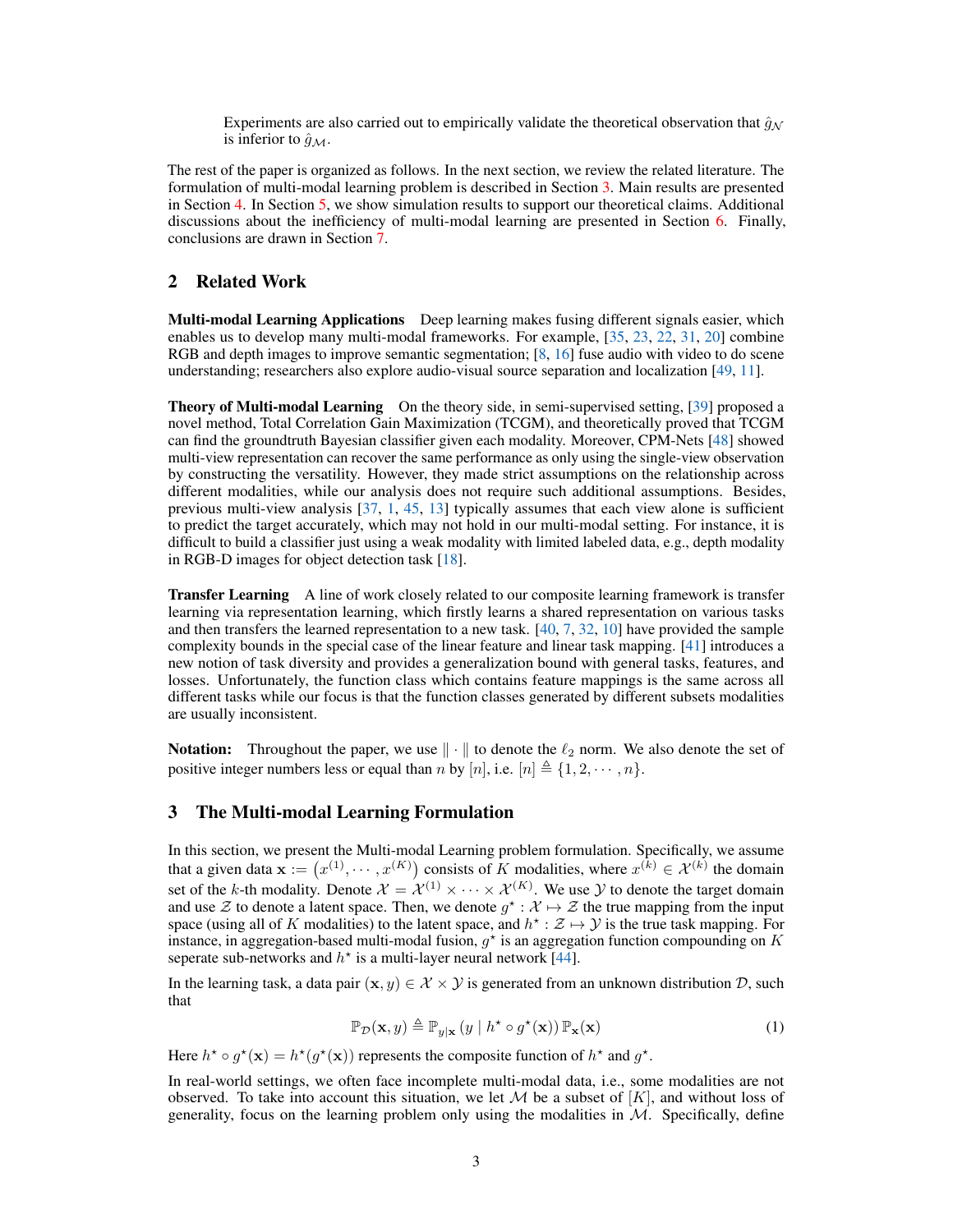$\mathcal{X}' := (\mathcal{X}^{(1)} \cup \{\bot\}) \times \ldots \times (\mathcal{X}^{(K)} \cup \{\bot\})$  as the extension of X, where  $\mathbf{x}' \in \mathcal{X}', \mathbf{x}'_k = \bot$  means that the k-th modality is not used (collected). Then we define a mapping  $p_{\mathcal{M}}$  from  $\mathcal X$  to  $\mathcal X'$  induced by  $\mathcal{M}$ :

$$
p_{\mathcal{M}}(\mathbf{x})^{(k)} = \begin{cases} \mathbf{x}^{(k)} & \text{if } k \in \mathcal{M} \\ \perp & \text{else} \end{cases}
$$

Also define  $p'_M : \mathcal{X}' \mapsto \mathcal{X}'$  as the extension of  $p_M$ . Let  $\mathcal{G}'$  denote a function class, which contains the mapping from X' to the latent space Z, and define a function class  $\mathcal{G}_M$  as follows:

$$
\mathcal{G}_{\mathcal{M}} \triangleq \{ g_{\mathcal{M}} : \mathcal{X} \mapsto \mathcal{Z} \mid g_{\mathcal{M}}(\mathbf{x}) := g'(p_{\mathcal{M}}(\mathbf{x})), g' \in \mathcal{G}' \}
$$
(2)

Given a data set  $S = ((\mathbf{x}_i, y_i))_{i=1}^m$ , where  $(\mathbf{x}_i, y_i)$  is drawn i.i.d. from D, the learning objective is, following the Empirical Risk Minimization (ERM) principle [\[27\]](#page-11-12), to find  $h \in H$  and  $g_M \in \mathcal{G}_M$  to jointly minimize the empirical risk, i.e.,

$$
\min \qquad \hat{r}(h \circ g_{\mathcal{M}}) \triangleq \frac{1}{m} \sum_{i=1}^{m} \ell(h \circ g_{\mathcal{M}}(\mathbf{x}_i), y_i)
$$
\n(3)

$$
\text{s.t.} \qquad h \in \mathcal{H}, g_{\mathcal{M}} \in \mathcal{G}_{\mathcal{M}}.\tag{4}
$$

where  $\ell(\cdot, \cdot)$  is the loss function. Given  $\hat{r}(h \circ g_{\mathcal{M}})$ , we similarly define its corresponding population risk as

$$
r(h \circ g_{\mathcal{M}}) = \mathbb{E}_{(\mathbf{x}_i, y_i) \sim \mathcal{D}} \left[ \hat{r}(h \circ g_{\mathcal{M}}) \right]
$$
 (5)

Similar to [\[1,](#page-10-7) [41\]](#page-12-6), we use the population risk to measure the performance of learning.

Example. As a concrete example of our model, consider the video classification problem under the late-fusion model in  $[43]$ . In this case, each modality k, e.g. RGB frames, audio or optical flows, is encoded by a deep network  $\varphi_k$ , and their features are fused and passed to a classifier C. If we train on the first M modalities, we can let  $\mathcal{M} = [M]$ . Then  $g_{\mathcal{M}}$  has the form:  $\varphi_1 \oplus \varphi_2 \oplus \cdots \oplus \varphi_M$ , where  $\oplus$ denotes a fusion operation, e.g. self-attention ( $Z$  is the output of  $g_M$ ), and h is the classifier C. More examples are provided in Appendix B.

Why Composite Framework ? Note that the composite multi-modal framework is often observed in applications. In fact, in recent years, a large number of papers, e.g., [\[3,](#page-10-3) [12,](#page-10-12) [14,](#page-10-13) [44,](#page-12-7) [43,](#page-12-0) [24\]](#page-11-6), appear to have utilized this framework in one way or another, even though the contributors did not clearly summarize the relationship between their methods and this common underlying structure. However, despite the popularity of the framework, existing works lack a very formal definition in theory.

What is Special about Multi-modal Learning? For the multi-modal representation  $x :=$  $(x^{(1)}, \dots, x^{(K)})$  consists of K modalities, we allow the dimension of the domain set of each modality  $\mathcal{X}^{(k)}$  to be different, which well models the source of heterogeneity of each modality. The relationships across different modalities are usually of varying levels due to the heterogeneous sources. Therefore, compared to previous works  $[45, 48]$  $[45, 48]$  $[45, 48]$ , we make no assumptions on the relationship across every single modality in our analysis, which makes it general to allow different correlations. Moreover, the main assumption behind previous analysis  $[37, 39, 42]$  $[37, 39, 42]$  $[37, 39, 42]$  $[37, 39, 42]$  $[37, 39, 42]$  is that each view/modality contains sufficient information for target tasks, which does not shed light on our analysis. It may not hold in multi-modal applications [\[47\]](#page-12-9), e.g., in object detecting task, it is known that depth images are with lower accuracy than RGB images [\[18\]](#page-10-9).

### <span id="page-3-0"></span>4 Main Results

In this section, we provide main theoretical results to rigorously establish various aspects of the folklore claim that multi-modal is better than single. We first detail several assumptions throughout this section.

<span id="page-3-1"></span>Assumption 1. *The loss function* ℓ(·, ·) *is* L*-smooth with respect to the first coordinate, and is bounded by a constant* C.

<span id="page-3-2"></span>**Assumption 2.** The true latent representation  $g^*$  is contained in G, and the task mapping  $h^*$  is *contained in* H*.*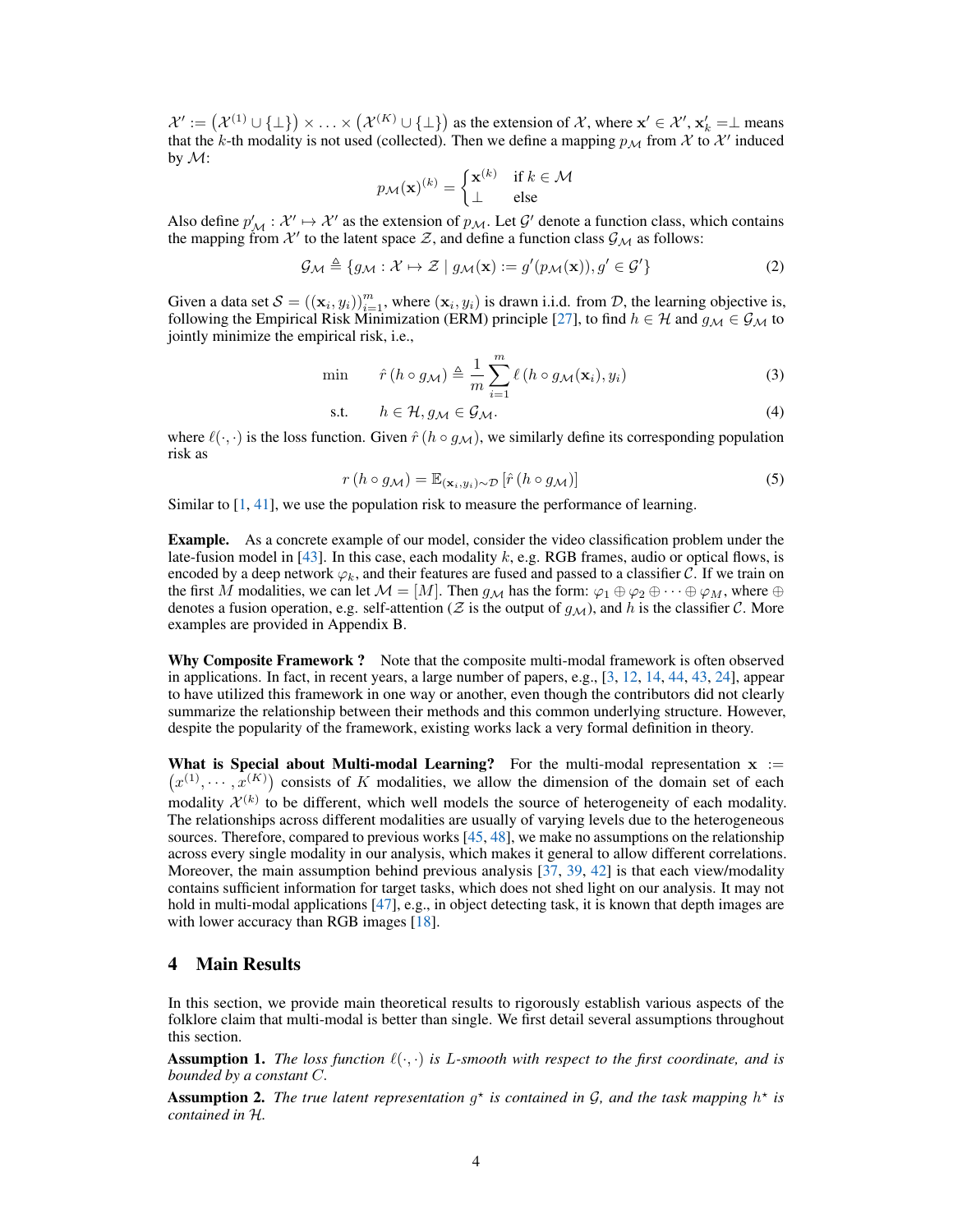Assumption [1](#page-3-1) is a classical regularity condition for loss function in theoretical analysis [\[27,](#page-11-12) [41,](#page-12-6) [40\]](#page-12-5). Assumption [2](#page-3-2) is also be known as realizability condition in representation learning [\[41,](#page-12-6) [10,](#page-10-11) [40\]](#page-12-5), which ensures that the function class that we optimize over contains the true latent representation and the task mapping.

<span id="page-4-0"></span>Assumption 3. *For any*  $g' \in \mathcal{G}'$  *and*  $\mathcal{M} \subset [K]$ ,  $g' \circ p'_{\mathcal{M}} \in \mathcal{G}'$ .

To understand Assumption [3,](#page-4-0) note that for any  $\mathcal{N} \subset \mathcal{M} \subset [K]$ , by definition, for any  $q_N \in \mathcal{G}_N$ , there exists  $g' \in \mathcal{G}'$ , s.t.

$$
g_{\mathcal{N}}(\mathbf{x}) = g'(p_{\mathcal{N}}(\mathbf{x})) = g'(p'_{\mathcal{N}}(p_{\mathcal{M}}(\mathbf{x})))
$$

Therefore, Assumption [3](#page-4-0) directly implies  $g_{\mathcal{N}} \in \mathcal{G}_{\mathcal{M}}$ . Moreover, we have  $\mathcal{G}_{\mathcal{N}} \subset \mathcal{G}_{\mathcal{M}} \subset \mathcal{G}$ , which means that the inclusion relationship of modality subsets remains unchanged on the latent function class induced by them. As an example, if G' is linear, represented as matrix  $G \in \mathbb{R}^{Q \times K}$ . Also  $p'_{\mathcal{M}}$ can be represented as a diagonal matrix  $\mathbf{P} \in \mathbb{R}^{K \times K}$  with the *i*-th diagonal entry being 1 for  $i \in \mathcal{M}$ and 0 otherwise. In this case, Assumption [3](#page-4-0) holds, i.e.  $G \times P \in \mathcal{G}'$ . Moreover,  $G \times P$  is a matrix with i-th column all be zero for  $i \notin M$ , which is commonly used in the underfitting analysis in linear regression [\[34\]](#page-11-13).

#### 4.1 Connection to Latent Representation Quality

Latent space is employed to better exploit the correlation among different modalities. Therefore, we will naturally conjecture that the performance of training with different modalities is related to its ability to learn latent space representation. In this section, we will formally characterize this relationship.

In order to measure the goodness of a learned latent representation  $q$ , we introduce the following definition of *latent representation quality*.

**Definition 1.** Given a data distribution with the form in  $(1)$ , for any learned latent representation mapping  $g \in \mathcal{G}$ , the **latent representation quality** is defined as

$$
\eta(g) = \inf_{h \in \mathcal{H}} \left[ r \left( h \circ g \right) - r \left( h^* \circ g^* \right) \right] \tag{6}
$$

Here  $\inf_{h \in \mathcal{H}} r (h \circ q)$  is the best achievable population risk with the fixed latent representation q. Thus, to a certain extent,  $\eta(g)$  measures the loss incurred by the distance between g and  $g^*$ .

Next, we recap the Rademacher complexity measure for model complexity. It will be used in quantifying the population risk performance based on different modalities. Specifically, let  $\mathcal F$  be a class of vector-valued function  $\mathbb{R}^d \mapsto \mathbb{R}^n$ . Let  $Z_1, \ldots, Z_m$  be i.i.d. random variables on  $\mathbb{R}^d$ following some distribution P. Denote the sample  $S = (Z_1, \ldots, Z_m)$ . The empirical Rademacher complexity of  $\mathcal F$  with respect to the sample  $S$  is given by [\[5\]](#page-10-14)

$$
\widehat{\mathfrak{R}}_S(\mathcal{F}) := \mathbb{E}_{\sigma} \left[ \sup_{f \in \mathcal{F}} \frac{1}{m} \sum_{i=1}^m \sigma_i f(Z_i) \right]
$$

where  $\sigma = (\sigma_1, \ldots, \sigma_n)^\top$  with  $\sigma_i \stackrel{iid}{\sim}$  unif  $\{-1, 1\}$ . The Rademacher complexity of  $\mathcal F$  is

<span id="page-4-3"></span>
$$
\mathfrak{R}_{m}(\mathcal{F})=\mathbb{E}_{S}\left[\widehat{\mathfrak{R}}_{S}(\mathcal{F})\right]
$$

Now we present our first main result regarding multi-modal learning.

<span id="page-4-2"></span>**Theorem 1.** Let  $S = ((\mathbf{x}_i, y_i))_{i=1}^m$  be a dataset of m examples drawn i.i.d. according to D. Let  $M, N$  be two distinct subsets of  $\bar{k}$ ]. Assuming we have produced the empirical risk minimizers  $(\hat{h}_{\mathcal{M}}, \hat{g}_{\mathcal{M}})$  *and*  $(\hat{h}_{\mathcal{N}}, \hat{g}_{\mathcal{N}})$ *, training with the* M *and* N *modalities separately. Then, for all*  $1 > \delta > 0$ *, with probability at least*  $1 - \frac{\delta}{2}$ *:* 

$$
r\left(\hat{h}_{\mathcal{M}} \circ \hat{g}_{\mathcal{M}}\right) - r\left(\hat{h}_{\mathcal{N}} \circ \hat{g}_{\mathcal{N}}\right)
$$
  

$$
\leq \gamma_{\mathcal{S}}(\mathcal{M}, \mathcal{N}) + 8L \Re_m(\mathcal{H} \circ \mathcal{G}_{\mathcal{M}}) + \frac{4C}{\sqrt{m}} + 2C\sqrt{\frac{2\ln(2/\delta)}{m}}
$$
(7)

*where*

<span id="page-4-1"></span>
$$
\gamma_{\mathcal{S}}(\mathcal{M},\mathcal{N}) \triangleq \eta(\hat{g}_{\mathcal{M}}) - \eta(\hat{g}_{\mathcal{N}}) \qquad \Box \tag{8}
$$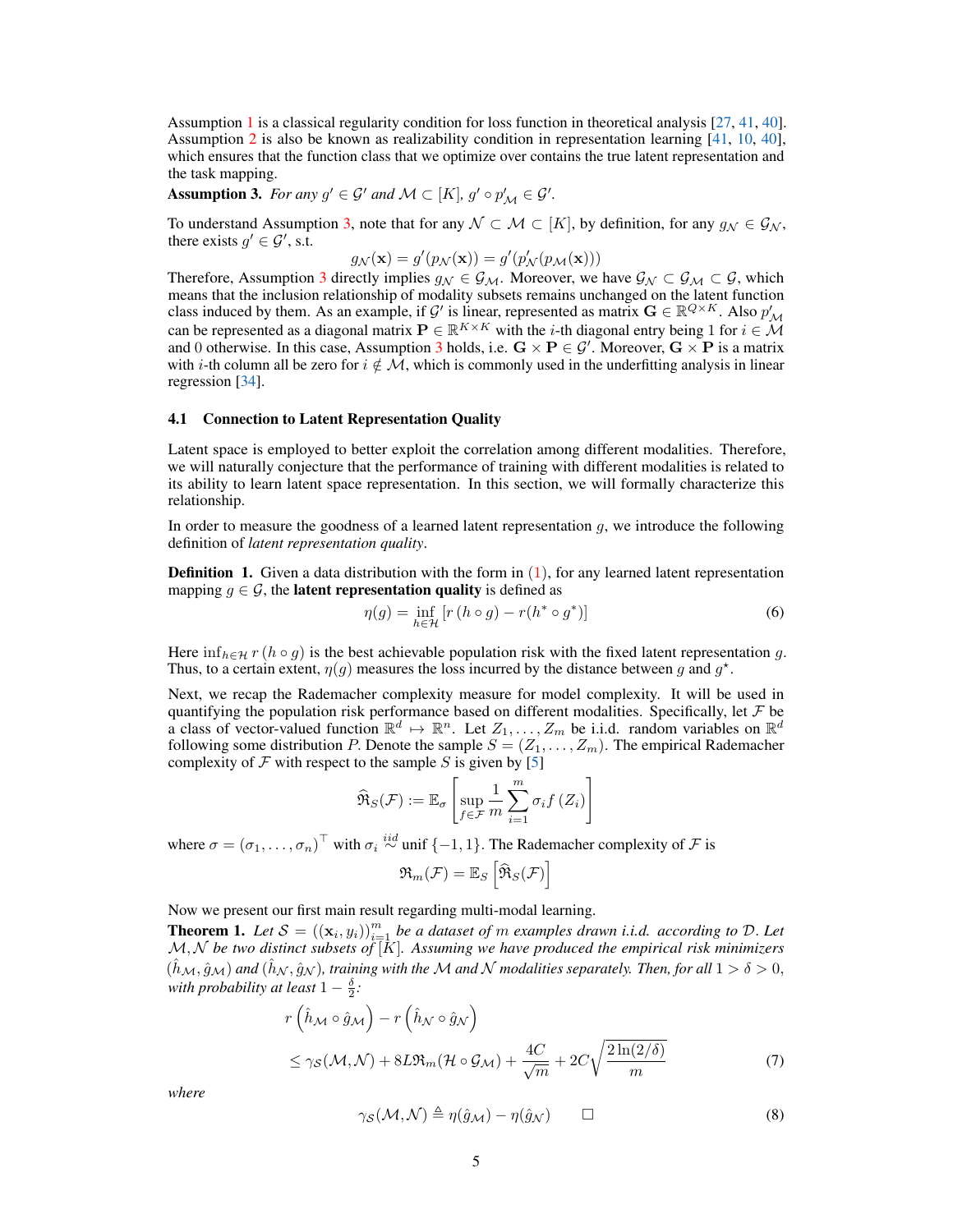**Remark.** A few remarks are in place. First of all,  $\gamma_S(\mathcal{M}, \mathcal{N})$  defined in [\(8\)](#page-4-1) compares the quality between latent representations learning from M and N modalities with respect to the given dataset S. Theorem [1](#page-4-2) bounds the difference of population risk training with two different subsets of modalities by  $\gamma_S(\mathcal{M}, \mathcal{N})$ , which validates our conjecture that including more modalities is advantageous in learning. Second, for the commonly used function classes in the field of machine learning, Radamacher complexity for a sample of size  $m,$   $\mathfrak{R}_m(\mathcal{F})$  is usually bounded by  $\sqrt{C(\mathcal{F})/m},$  where  $C(\mathcal{F})$  represents the intrinsic property of function class  $\mathcal{F}$ . Third, [\(7\)](#page-4-3) can be written as  $\gamma_{\mathcal{S}}(\mathcal{M},\mathcal{N})$  +  $\mathcal{O}(\sqrt{\frac{1}{m}})$  in order terms. This shows that as the number of sample size grows, the performance of using different modalities mainly depends on its latent representation quality.

#### 4.2 Upper Bound for Latent Space Exploration

Having establish the connection between the population risk difference with latent representation quality, our next goal is to estimate how close the learned latent representation  $\hat{q}_M$  is to the true latent representation  $g^*$ . The following theorem shows how the latent representation quality can be controlled in the training process.

<span id="page-5-0"></span>**Theorem 2.** Let  $S = \{(\mathbf{x}_i, y_i)\}_{i=1}^m$  be a dataset of m examples drawn i.i.d. according to D. Let M *be a subset of* [K]. Assuming we have produced the empirical risk minimizers  $(h_M, \hat{g}_M)$  training *with the* M *modalities. Then, for all*  $1 > \delta > 0$ *, with probability at least*  $1 - \delta$ *:* 

$$
\eta(\hat{g}_{\mathcal{M}}) \le 4L \Re_m(\mathcal{H} \circ \mathcal{G}_{\mathcal{M}}) + 4L \Re_m(\mathcal{H} \circ \mathcal{G}) + 6C \sqrt{\frac{2\ln(2/\delta)}{m}} + \hat{L}(\hat{h}_{\mathcal{M}} \circ \hat{g}_{\mathcal{M}}, \mathcal{S})
$$
(9)

where  $\hat{L}(\hat{h}_{\mathcal{M}}\circ\hat{g}_\mathcal{M},\mathcal{S})\triangleq\hat{r}\left(\hat{h}_\mathcal{M}\circ\hat{g}_\mathcal{M}\right)-\hat{r}\left(h^\star\circ g^\star\right)$  is the centered empirical loss.  $\Box$ 

**Remark.** Consider sets  $\mathcal{N} \subset \mathcal{M} \subset [K]$ . Under Assumption [3,](#page-4-0)  $\mathcal{G}_{\mathcal{N}} \subset \mathcal{G}_{\mathcal{M}} \subset \mathcal{G}$ , optimizing over a larger function class results in a smaller empirical risk. Therefore

$$
\hat{L}(\hat{h}_{\mathcal{M}} \circ \hat{g}_{\mathcal{M}}, \mathcal{S}) \le \hat{L}(\hat{h}_{\mathcal{N}} \circ \hat{g}_{\mathcal{N}}, \mathcal{S}) \tag{10}
$$

Similar to the analysis in Theorem [1,](#page-4-2) the first term on the Right-hand Side (RHS),  $\mathfrak{R}_m(\mathcal{H} \circ \mathcal{G}_M) \sim$  $\sqrt{C(\mathcal{H} \circ \mathcal{G}_M)/m}$  and  $\mathfrak{R}_m(\mathcal{H} \circ \mathcal{G}_N) \sim \sqrt{C(\mathcal{H} \circ \mathcal{G}_N)/m}$ . Following the basic structural property of Radamacher complexity [\[5\]](#page-10-14), we have  $C(\mathcal{H} \circ \mathcal{G_N}) \leq C(\mathcal{H} \circ \mathcal{G_M})$ . Therefore, Theorem [2](#page-5-0) offers the following principle for choosing modalities to improve the latent representation quality.

Principle: *choose to learn with more modalities if:*

$$
\hat{L}(\hat{h}_{\mathcal{N}}\circ\hat{g}_{\mathcal{N}},\mathcal{S}) - \hat{L}(\hat{h}_{\mathcal{M}}\circ\hat{g}_{\mathcal{M}},\mathcal{S}) \geq \sqrt{\frac{C(\mathcal{H}\circ\mathcal{G}_{\mathcal{M}})}{m}} - \sqrt{\frac{C(\mathcal{H}\circ\mathcal{G}_{\mathcal{N}})}{m}}
$$

What this principle implies are twofold. (i) When the number of sample size  $m$  is large, the impact of intrinsic complexity of function classes will be reduced. (ii) Using more modalities can efficiently optimize the empirical risk, hence improve the latent representation quality.

Through the trade-off illustrated in the above principle, we provide theoretical evidence that when  $\mathcal{N} \subset \mathcal{M}$  and training samples are sufficient,  $\eta(\hat{g}_{\mathcal{M}})$  may be less than  $\eta(\hat{g}_{\mathcal{N}})$ , i.e. $\gamma_{\mathcal{S}}(\mathcal{M}, \mathcal{N}) \leq 0$ . Moreover, combining with the conclusion from Theorem [1,](#page-4-2) if the sample size  $m$  is large enough,  $\gamma_S(\mathcal{M},\mathcal{N})\leq 0$  guarantees  $r\left(\hat{h}_\mathcal{M}\circ\hat{g}_\mathcal{M}\right)\leq r\left(\hat{h}_\mathcal{N}\circ\hat{g}_\mathcal{N}\right)$ , which indicates learning with the  $\mathcal M$ modalities outperforms only using its subset  $N$  modalities.

**Role of the intrinsic property**  $C(\cdot)$  Hypothesis function classes are typically overparametrized in deep learning, and will be extremely large for some typical measures, e.g., VC dimension, absolute dimension. Some recent efforts aim to offer an explanation about why neural networks generalize better with over-parametrization [\[28,](#page-11-14) [29,](#page-11-15) [4\]](#page-10-15). [\[28\]](#page-11-14) suggest a novel complexity measure based on unit-wise capacities, which implies if both in overparametrized settings, the complexity will not change much or even decrease when we have more modalities (using more parameters). Thus, the inequality in the principle is trivially satisfied, and we will choose to learn with more modalities.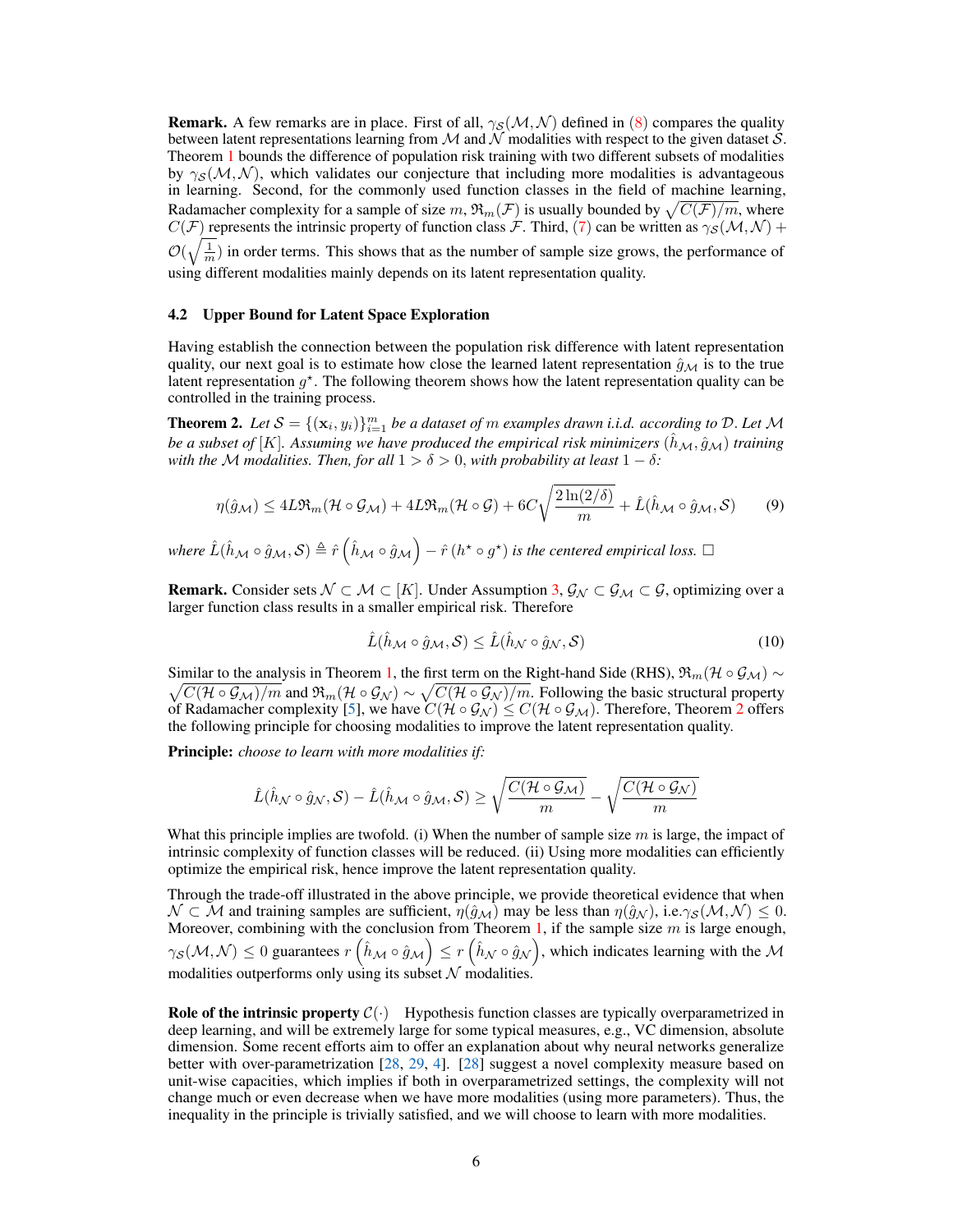#### 4.3 Non-Positivity Guarantee

In this section, we focus on a composite linear data generating model to theoretically verify that the  $\gamma_S(\mathcal{M}, \mathcal{N})$  is indeed non-positive in this special case.<sup>[3](#page-6-1)</sup>Specifically, we consider the case where the mapping to the latent space and the task mapping are both linear. Formally, let the function class  $\mathcal G$ and  $H$  be:

$$
\mathcal{G} = \{ g \mid g(\mathbf{x}) = \mathbf{A}^{\top} \mathbf{x}, \mathbf{A} \in \mathbb{R}^{d \times n}, \mathbf{A} \}
$$
  
\n
$$
\mathcal{H} = \{ h \mid h(\mathbf{z}) = \boldsymbol{\beta}^{\top} \mathbf{z}, \boldsymbol{\beta} \in \mathbb{R}^{n}, ||\boldsymbol{\beta}|| \le C_{b} \}
$$
\n(11)

where  $\mathbf{x} = (\mathbf{x}^{(1)}, \dots, \mathbf{x}^{(K)})$  is a d-dimensional vector,  $\mathbf{x}^{(k)} \in \mathbb{R}^{d_k}$  denotes the feature vector for the k-th modality and  $\sum_{k=1}^{K} d_k = d$ . Here, the distribution  $\mathbb{P}_{\mathbf{x}}(\cdot)$  satisfies that its covariance matrix is positive definite. The data is generated by:

<span id="page-6-2"></span>
$$
y = \left(\boldsymbol{\beta}^{\star}\right)^{\top} \mathbf{A}^{\star \top} \mathbf{x} + \epsilon \tag{12}
$$

where r.v.  $\epsilon$  is independent of x and has zero-mean and bounded second moment. Note that in practical multi-modal learning, usually only one layer is linear and the other is a neural network. For instance, [\[50\]](#page-12-10) employs the linear matrix to project the feature matrix from different modalities into a common latent space for early dementia diagnosis, i.e.,  $G$  is linear. Another example is in pedestrian detection [\[46\]](#page-12-11), where a linear task mapping is adopted, i.e.,  $H$  is linear. Thus, our composite linear model can be viewed as an approximation to such popular models, and our results can offer insights into the performance of these models.

We consider a special case that  $\mathcal{M} = [K]$  and  $\mathcal{N} = [K - 1]$ . Thus  $\mathcal{G}_{\mathcal{M}} = \mathcal{G}$  and we have the following result.

$$
\mathcal{G}_{\mathcal{N}} = \left\{ g \mid g(\mathbf{x}) = \left[ \begin{array}{c} \mathbf{A}_{1:\sum_{k=1}^{K-1} d_k} \\ \mathbf{0} \end{array} \right]^{\top} \mathbf{x}, \mathbf{A} \in \mathbb{R}^{d \times n} \text{ with orthonormal columns} \right\}
$$
(13)

<span id="page-6-3"></span>**Proposition 1.** Consider the dataset  $\mathcal{S} = \{(\mathbf{x}_i, y_i)\}_{i=1}^m$  generating from the linear model defined *in* [\(12\)](#page-6-2) *with*  $\ell_2$  *loss. Let*  $\mathcal{M} = [K]$  *and*  $\mathcal{N} = [K - 1]$ *. Let*  $\hat{A}_\mathcal{M}$ *,*  $\hat{A}_\mathcal{N}$  *denote the projection matrix estimated by* M, N *modalities. Assume that*  $\mathbf{A}_{\mathcal{M}}$ ,  $\mathbf{A}^*$  *has orthonormal columns. If*  $n = d$ , *for sufficiently large constant*  $C_b$ *, we have:* 

$$
\gamma_{\mathcal{S}}(\mathcal{M}, \mathcal{N}) \le 0 \tag{14}
$$

In this special case, Proposition [1](#page-6-3) directly guarantees that training with incomplete modalities weakens the ability to learn a optimal latent representation. As a result, it also degrades the learning performance.

## <span id="page-6-0"></span>5 Experiment

We conduct experiments to validate our theoretical results. The source of the data we consider is two-fold, multi-modal real-world dataset and well-designed generated dataset.

#### 5.1 Real-world dataset

Dataset. The natural dataset we use is the Interactive Emotional Dyadic Motion Capture (IEMO-CAP) database, which is an acted multi-modal and multi-speaker database [\[6\]](#page-10-16). It contains three modalities, Text, Video and Audio. We follow the data preprocessing method of [\[33\]](#page-11-16) and obtain 100 dimensions data for audio, 100 dimensions for text, and 500 dimensions for video. There are six labels here, namely, happy, sad, neutral, angry, excited and frustrated. We use 13200 data for training and 3410 for testing.

**Training Setting.** For all experiments on IEMOCAP, we use one linear neural network layer to extract the latent feature, and we set the hidden dimension to be 128. In multi-modal network, different modalities do not share encoders and we concatenate the features first, and then map the

<span id="page-6-1"></span><sup>&</sup>lt;sup>3</sup>Proving that  $\gamma_{\mathcal{S}}(\mathcal{M},\mathcal{N}) \leq 0$  holds in general is open and will be an interesting future work.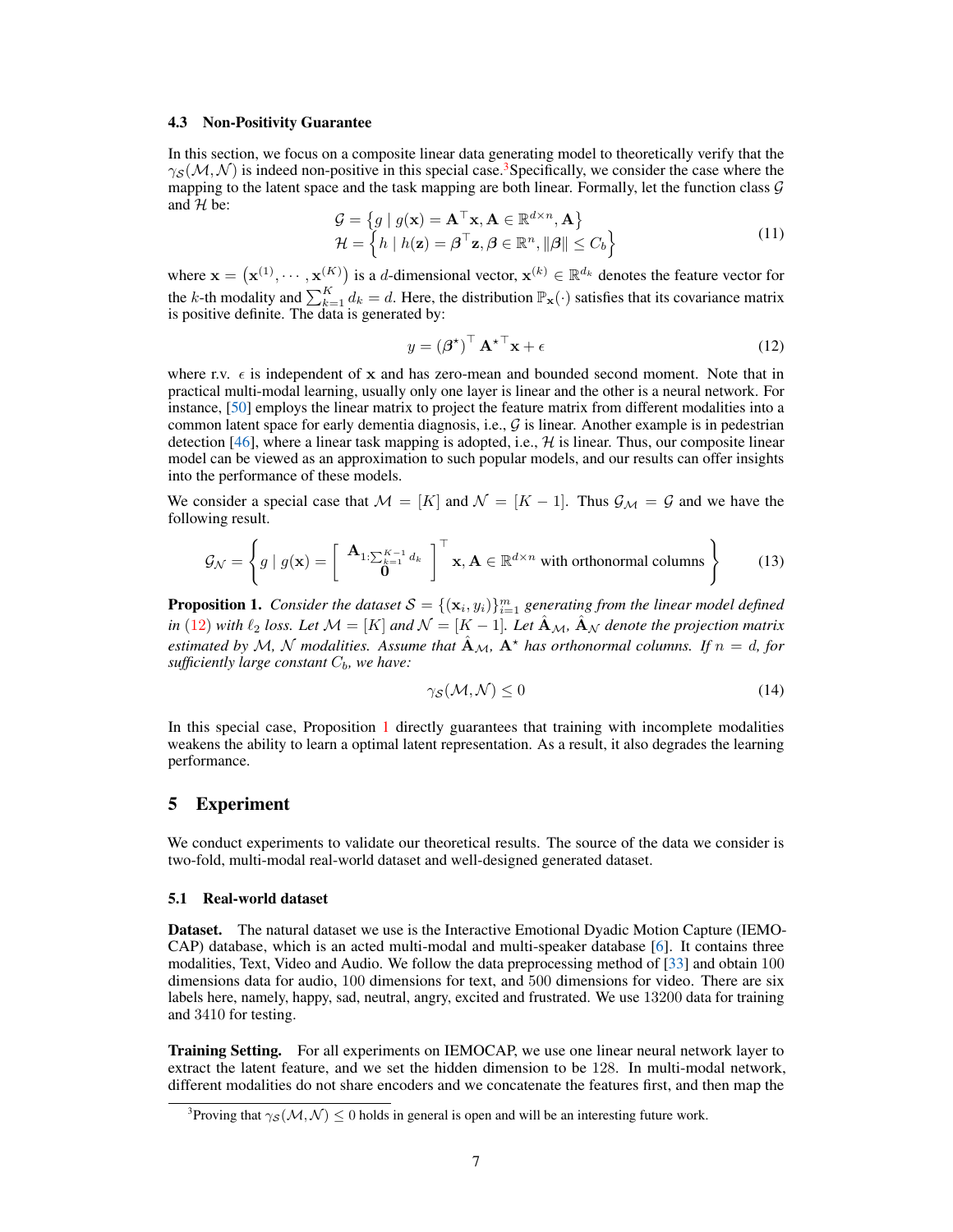feature to the task space. We use Adam  $[25]$  as the optimizer and set the learning rate to be 0.01, with other hyper-parameters default. The batch size is 2048 for the data. For this classification task, the top-1 accuracy is used for performance measurement. We use naively multi-modal late-fusion training as our framework [\[43,](#page-12-0) [9\]](#page-10-4). In Appendix C, we provide more discussions on stable multi-modal training.

Connection to the Latent Representation Quality. The classification accuracy on IEMOCAP, using different combinations of modalities are summarized in Table [1.](#page-7-0) All learning strategies using multiple modalities outperform the single modal baseline. To validate Theorem [1,](#page-4-2) we calculate the test accuracy difference between different subsets of modalities using the result in Table [1](#page-7-0) and show them in the third column of Table [3.](#page-7-1)

Moreover, we empirically evaluate the  $\eta(\hat{g}_M)$  in the following way: freeze the encoder  $\hat{g}_M$  obtained through pretraining and then finetune to obtain a better classifier h. Having  $\eta(\hat{q}_M)$  and  $\eta(\hat{q}_N)$ , the values of  $\gamma_s(M, N)$  between different subsets of modalities are also presented in Table [3.](#page-7-1) Previous discussions on Theorem [1](#page-4-2) implies that the population risk difference between  $M$  and  $N$  modalities has the same sign as  $\gamma_{\mathcal{S}}(\mathcal{M}, \mathcal{N})$  when the sample size is large enough, and negativity implies performance gains. Since we use accuracy as the measure, on the contrary, positivity indicates a better performance in our settings. As shown in Table [3,](#page-7-1) when more modalities are added for learning, the test accuracy difference and  $\gamma_S(M, \mathcal{N})$  are both positive, which confirms the important role of latent representation quality characterized in Theorem [1.](#page-4-2)

<span id="page-7-0"></span>Table 1: Test classification accuracy on IEMOCAP, using different combinations of modalities, only Text, Text + Video, Text + Audio and Text + Video + Audio.

| Modalities                  | <b>Test Acc</b>  |
|-----------------------------|------------------|
| Text(T)                     | $49.93 \pm 0.57$ |
| $Text + Video(TV)$          | $51.08 \pm 0.66$ |
| $Text + Audio(TA)$          | $53.03 \pm 0.21$ |
| $Text + Video + Audio(TVA)$ | $53.89 \pm 0.47$ |

Table 2: Latent representation quality vs. The number of the sample size on IEMOCAP. Noting that in this table, we show the results from naively end-to-end late-fusion training and in Appendix C, we discuss on more stable multi-modal training methods.

<span id="page-7-2"></span>

| Modalities | Test Acc (Ratio of Sample Size) |                  |                  |                  |                  |  |
|------------|---------------------------------|------------------|------------------|------------------|------------------|--|
|            | $10^{-4}$                       | $10^{-3}$        | $10^{-2}$        | $10^{-1}$        |                  |  |
| T.         | $23.66 \pm 1.28$                | $29.08 \pm 3.34$ | $45.63 + 0.29$   | $48.30 \pm 1.31$ | $49.93 \pm 0.57$ |  |
| <b>TA</b>  | $25.06 + 1.05$                  | $34.28 + 4.54$   | $47.28 + 1.24$   | $50.46 \pm 0.61$ | $51.08 \pm 0.66$ |  |
| TV         | $24.71 \pm 0.87$                | $38.37 + 3.12$   | $46.54 \pm 1.62$ | $49.50 \pm 1.04$ | $53.03 \pm 0.21$ |  |
| <b>TVA</b> | $24.71 \pm 0.76$                | $32.24 + 1.17$   | $46.39 \pm 3.82$ | $50.75 + 1.45$   | $53.89 + 0.47$   |  |

<span id="page-7-1"></span>Table 3: Comparison of test accuracy and latent representation quality among different combinations of modalities.

|            | $M$ Modalities $N$ Modalities | Test Acc Difference | $\gamma_S(M,N)$ |
|------------|-------------------------------|---------------------|-----------------|
| TA         |                               | 1.15                |                 |
| тv         |                               | 3.10                | 3.57            |
| TVA        | ТV                            | 0.86                | 0.19            |
| <b>TVA</b> | TA                            | 2.81                | 2.4             |

Upper Bound for Latent Space Exploration. Table [3](#page-7-1) also confirms our theoretical analysis in Theorem [2.](#page-5-0) In all cases, the  $\mathcal N$  modalities is a subset of  $\mathcal M$  modalities, and correspondingly, a positive  $\gamma_{\rm S}(\mathcal{M},\mathcal{N})$  is observed. This indicates that M modalities has a more sufficient latent space exploration than its subset  $N$  modalities.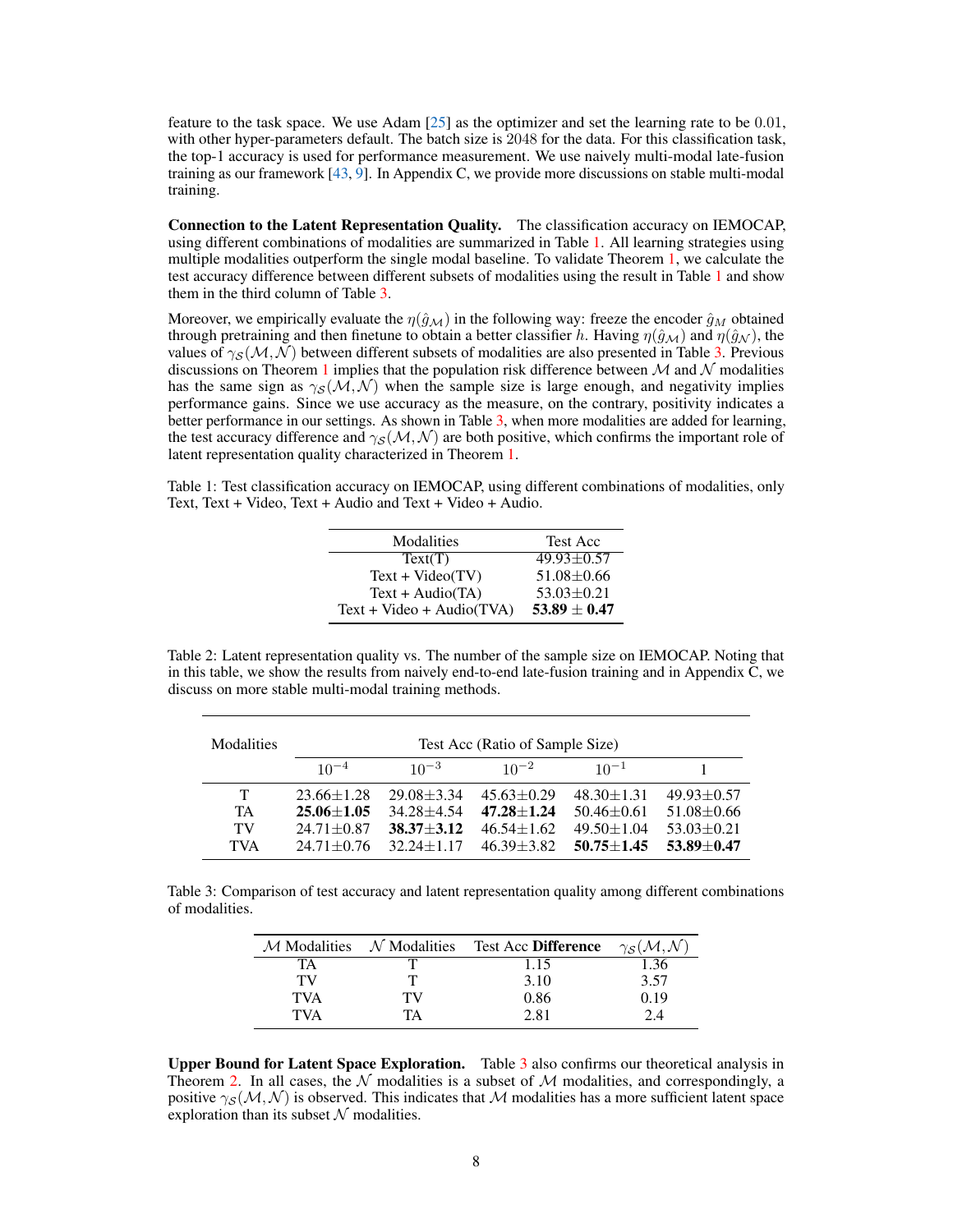We also attempt to understand the use of sample size for exploring the latent space. Table [2](#page-7-2) presents the latent representation quality  $\eta$  obtained by using different numbers of sample size, which is measured by the test accuracy of the pretrain+finetuned modal. Here, the ratio of sample size is set to the total number of training samples. The corresponding curve is also ploted in Figure  $2(a)$ . As the number of sample size grows, the increase in performance of  $\eta$  is observed, which is in keeping with the  $\mathcal{O}(\sqrt{1/m})$  term in our upper bound for  $\eta$ . The phenomenon that the combination of Text, Video and Audio (TVA) modalities underperforms the uni-modal when the number of sample size is relatively small, can also be interpreted by the trade-off we discussed in Theorem [2.](#page-5-0) When there are insufficient training examples, the intrinsic complexity of the function class induced by multiple modalities dominates, thus weakening its latent representation quality.

<span id="page-8-0"></span>

(a) Latent representation quality vs.The ratio of the sample size on IEMOCAP

<span id="page-8-1"></span>(b) Latent representation quality vs. The number of modalities on simulated data

Figure 2: Evaluation of the latent representation quality on different data sets

#### 5.2 Synthetic Data

In this subsection, we investigate the effect of modality correlation on latent representation quality. Typically, there are three situations for the correlation across each modality [\[39\]](#page-12-1). (i) Each modality does not share information at all, that is, each modality only contains modal-specific information. (ii) The other is that, all modalities only maintain the share information without unique information on their own. (iii) The last is a moderate condition, i.e., each modal not only shares information, but also owns modal-specific information. The reason to utilize simulated data in this section is due to the fact that it is hard in practice to have natural datasets that possess the required degree of modality correlation.

**Data Generation.** For the synthetic data, we have four modalities, denoted by  $m_1, m_2, m_3, m_4$ , respectively, and the generation process is summarized as follows:

- Step 1: Generate  $m_i \sim \mathcal{N}(\mathbf{0}, \mathbf{I}), i = 1, 2, 3, 4$ , where  $m_i$  is i.i.d. 100-dimensional random vector;
- Step 2: Generate  $m_i \leftarrow (1-w) \cdot m_i + w \cdot m_1$  for  $i = 2, 3, 4$
- Step 3: Generate the labels as follows. First, add the four modality vectors and calculate the sum of coordinates. Then, obatin the 1-dimensional label, i.e.  $y = (m_1 + m_2 + m_3 +$  $m_4$ ).sum $(dim = 1)$

We can see that information from  $m_1$  is shared across different modalities, and w controls how much is shared, which one can use to measure the degree of overlaps. We tune it in  $\{0.0, 0.2, 0.5, 0.8, 1.0\}$ . A high weight w (close to 1) indicates a high degree of overlaps, while  $w = 0$  means each modality is totally independent and is non-overlapping.

**Training Setting.** We use the multi-layer perceptron neural network as our model. To be more specific, we first use a linear layer to encode the input to a 10-dimension latent space and then we map the latent feature to the output space. The first layer's input dimension depends on the number of modality. For example, if we use two modalities, the input dimension is 200. We use SGD as our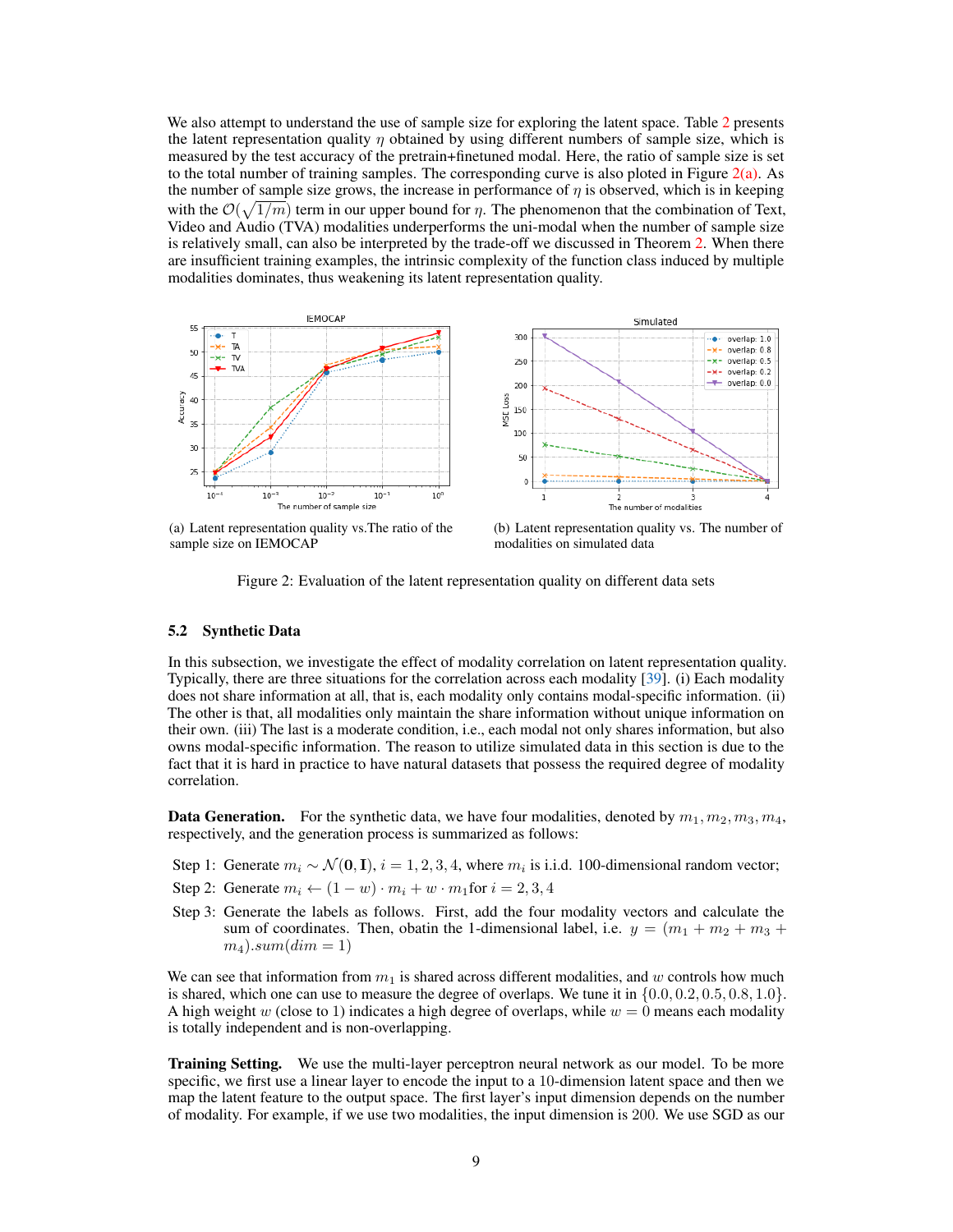optimizer, and set a learning rate 0.01, momentum 0.9, batch size 10000, training for 10000 steps. The Mean Square Error (MSE) loss is considered for evaluation in this regression problem.

 $\eta$  vs Modality Correlation Our aim is to discover the influence of modality correlation on the latent representation quality  $\eta$ . To this end, Table [4](#page-9-2) shows the  $\eta$  with the varying number of modalities under different correlation conditions, which is measured by the MSE loss of the pretrain+finetuned modal. The trend that the loss decreases as the number of modalities increases is described in Figure  $2(b)$ , which also validates our analysis of Theorem [2.](#page-5-0) Moreover, Figure  $2(b)$  shows that higher correlation among modalities achieves a lower loss for  $\eta$ , which means a better latent representation. This emphasizes the role of latent space to exploit the intrinsic correlations among different modalities.

| Modalities           | MSE Loss (Degree of Overlap) |                  |                   |                   |                   |
|----------------------|------------------------------|------------------|-------------------|-------------------|-------------------|
|                      |                              | 0.8              | 05                | 02                | 0.0               |
| m <sub>1</sub>       | $\theta$                     | $12.04 \pm 0.39$ | $75.89 \pm 1.28$  | $193.28 \pm 1.08$ | $301.92 + 7.85$   |
| $m_1, m_2$           | $\theta$                     | $8.16 \pm 0.17$  | $51.25 \pm 1.06$  | $129.81 \pm 4.36$ | $207.45 \pm 4.68$ |
| $m_1, m_2, m_3$      | $\theta$                     | $4.18 \pm 0.05$  | $26.06 \pm 0.69$  | $65.17 \pm 1.52$  | $103.23 \pm 0.61$ |
| $m_1, m_2, m_3, m_4$ | $\theta$                     |                  | $\mathbf{\Omega}$ |                   |                   |

<span id="page-9-2"></span>Table 4: Latent representation quality among different correlation situations on synthetic data

# <span id="page-9-0"></span>6 Discussion

It has been discovered that the use of multi-modal data in practice will degrade the performance of the model in some cases[\[43,](#page-12-0) [19,](#page-11-18) [38,](#page-11-19) [15\]](#page-10-17). These works identify the causes of performance drops of multimodal as interactions between modalities in the training stage and try to improve the performance by proposing new optimization strategies. Therefore, to theoretically understand them, we need to analyze the training process from the *optimization* perspective. Our results, on the other hand, mainly focus on the generalization side, which is separated from optimization and assumes that we get the best performance possible in training. Moreover, our theory is general and does not require additional assumptions on the relationship across every single modality, which may be crucial for theoretically analyzing the observations in a multi-modal performance drop. Understanding why multi-modal fails in practice is a very interesting direction and worth further investigation in future research.

# <span id="page-9-1"></span>7 Conclusion

In this work, we formulate a multi-modal learning framework that has been extensively studied in the empirical literature towards rigorously understanding why multi-modality outperforms single since the former has access to a better latent space representation. The results answer the two questions: when and why multi-modal outperforms uni-modal jointly. To the best of our knowledge, this is the first theoretical treatment to explain the superiority of multi-modal from the generalization standpoint.

The key takeaway message is that the success of multi-modal learning relies essentially on the better quality of latent space representation, which points to an exciting direction that is worth further investigation: to find which encoder is the bottleneck and focus on improving it. More importantly, our work provides new insights for multi-modal theoretical research, and we hope this can encourage more related research.

## Acknowledgments and Disclosure of Funding

The work of Yu Huang and Longbo Huang is supported in part by the Technology and Innovation Major Project of the Ministry of Science and Technology of China under Grant 2020AAA0108400 and 2020AAA0108403.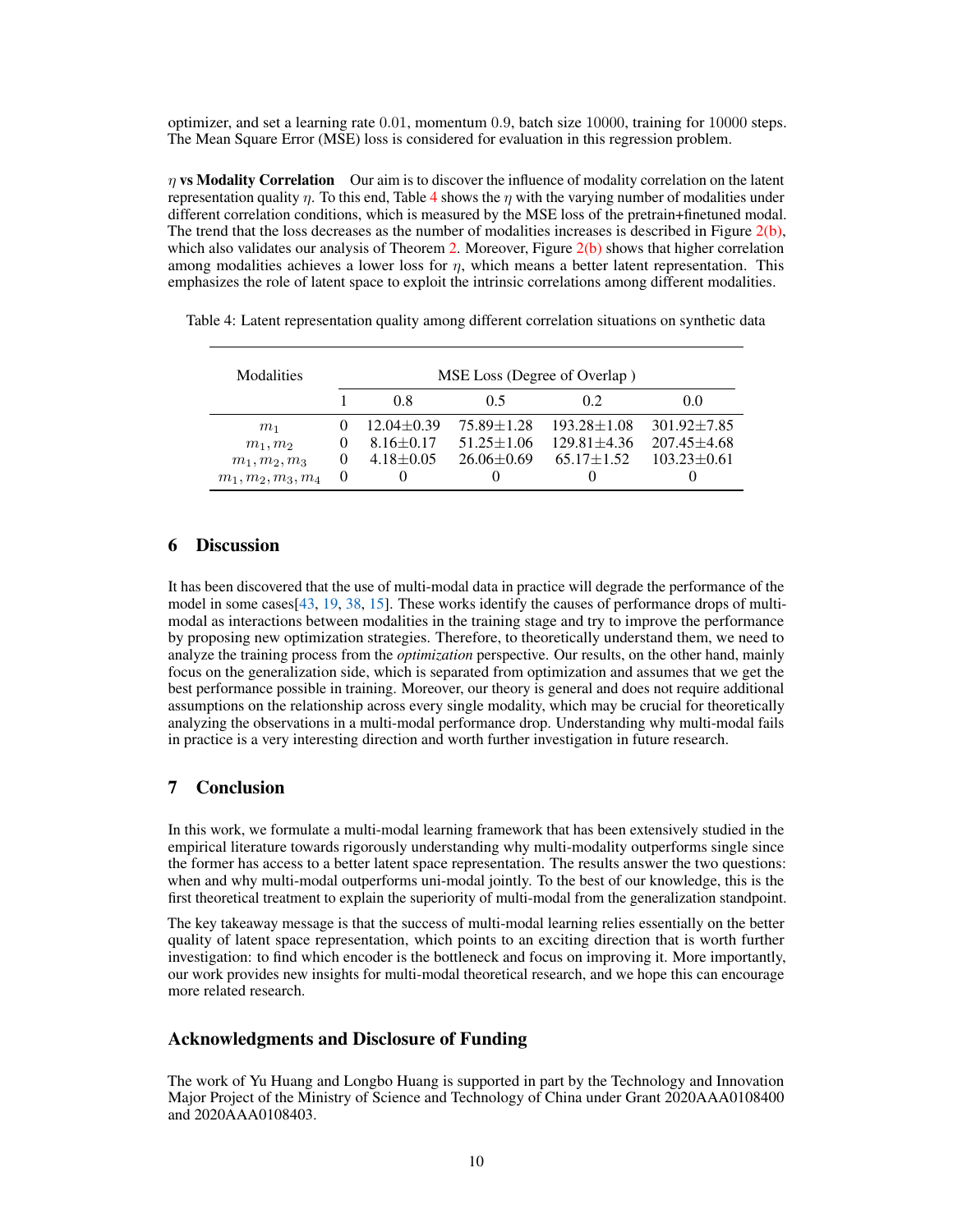## References

- <span id="page-10-7"></span>[1] Massih-Reza Amini, Nicolas Usunier, Cyril Goutte, et al. Learning from multiple partially observed views-an application to multilingual text categorization. In *NIPS*, volume 22, pages 28–36, 2009.
- <span id="page-10-2"></span>[2] Peter Anderson, Qi Wu, Damien Teney, Jake Bruce, Mark Johnson, Niko Sünderhauf, Ian Reid, Stephen Gould, and Anton Van Den Hengel. Vision-and-language navigation: Interpreting visually-grounded navigation instructions in real environments. In *Proceedings of the IEEE Conference on Computer Vision and Pattern Recognition*, pages 3674–3683, 2018.
- <span id="page-10-3"></span>[3] Tadas Baltrušaitis, Chaitanya Ahuja, and Louis-Philippe Morency. Multimodal machine learning: A survey and taxonomy. *IEEE transactions on pattern analysis and machine intelligence*, 41(2):423–443, 2018.
- <span id="page-10-15"></span>[4] Peter Bartlett, Dylan J Foster, and Matus Telgarsky. Spectrally-normalized margin bounds for neural networks. *arXiv preprint arXiv:1706.08498*, 2017.
- <span id="page-10-14"></span>[5] Peter L Bartlett and Shahar Mendelson. Rademacher and gaussian complexities: Risk bounds and structural results. *Journal of Machine Learning Research*, 3(Nov):463–482, 2002.
- <span id="page-10-16"></span>[6] Carlos Busso, Murtaza Bulut, Chi-Chun Lee, Abe Kazemzadeh, Emily Mower, Samuel Kim, Jeannette N Chang, Sungbok Lee, and Shrikanth S Narayanan. Iemocap: Interactive emotional dyadic motion capture database. *Language resources and evaluation*, 42(4):335–359, 2008.
- <span id="page-10-10"></span>[7] Giovanni Cavallanti, Nicolo Cesa-Bianchi, and Claudio Gentile. Linear algorithms for online multitask classification. *The Journal of Machine Learning Research*, 11:2901–2934, 2010.
- <span id="page-10-0"></span>[8] Honglie Chen, Weidi Xie, Andrea Vedaldi, and Andrew Zisserman. Vggsound: A large-scale audio-visual dataset. In *ICASSP 2020-2020 IEEE International Conference on Acoustics, Speech and Signal Processing (ICASSP)*, pages 721–725. IEEE, 2020.
- <span id="page-10-4"></span>[9] Chenzhuang Du, Tingle Li, Yichen Liu, Zixin Wen, Tianyu Hua, Yue Wang, and Hang Zhao. Improving multi-modal learning with uni-modal teachers. *arXiv preprint arXiv:2106.11059*, 2021.
- <span id="page-10-11"></span>[10] Simon S Du, Wei Hu, Sham M Kakade, Jason D Lee, and Qi Lei. Few-shot learning via learning the representation, provably. *arXiv preprint arXiv:2002.09434*, 2020.
- <span id="page-10-6"></span>[11] Ariel Ephrat, Inbar Mosseri, Oran Lang, Tali Dekel, Kevin Wilson, Avinatan Hassidim, William T Freeman, and Michael Rubinstein. Looking to listen at the cocktail party: A speakerindependent audio-visual model for speech separation. *arXiv preprint arXiv:1804.03619*, 2018.
- <span id="page-10-12"></span>[12] Haytham M Fayek and Anurag Kumar. Large scale audiovisual learning of sounds with weakly labeled data. *arXiv preprint arXiv:2006.01595*, 2020.
- <span id="page-10-8"></span>[13] Marco Federici, Anjan Dutta, Patrick Forré, Nate Kushman, and Zeynep Akata. Learning robust representations via multi-view information bottleneck. *arXiv preprint arXiv:2002.07017*, 2020.
- <span id="page-10-13"></span>[14] Christoph Feichtenhofer, Axel Pinz, and Andrew Zisserman. Convolutional two-stream network fusion for video action recognition. In *Proceedings of the IEEE conference on computer vision and pattern recognition*, pages 1933–1941, 2016.
- <span id="page-10-17"></span>[15] Itai Gat, Idan Schwartz, Alexander Schwing, and Tamir Hazan. Removing bias in multimodal classifiers: Regularization by maximizing functional entropies. *arXiv preprint arXiv:2010.10802*, 2020.
- <span id="page-10-5"></span>[16] Jort F Gemmeke, Daniel PW Ellis, Dylan Freedman, Aren Jansen, Wade Lawrence, R Channing Moore, Manoj Plakal, and Marvin Ritter. Audio set: An ontology and human-labeled dataset for audio events. In *2017 IEEE International Conference on Acoustics, Speech and Signal Processing (ICASSP)*, pages 776–780. IEEE, 2017.
- <span id="page-10-1"></span>[17] Yash Goyal, Tejas Khot, Douglas Summers-Stay, Dhruv Batra, and Devi Parikh. Making the v in vqa matter: Elevating the role of image understanding in visual question answering. In *Proceedings of the IEEE Conference on Computer Vision and Pattern Recognition*, pages 6904–6913, 2017.
- <span id="page-10-9"></span>[18] Saurabh Gupta, Judy Hoffman, and Jitendra Malik. Cross modal distillation for supervision transfer. In *Proceedings of the IEEE conference on computer vision and pattern recognition*, pages 2827–2836, 2016.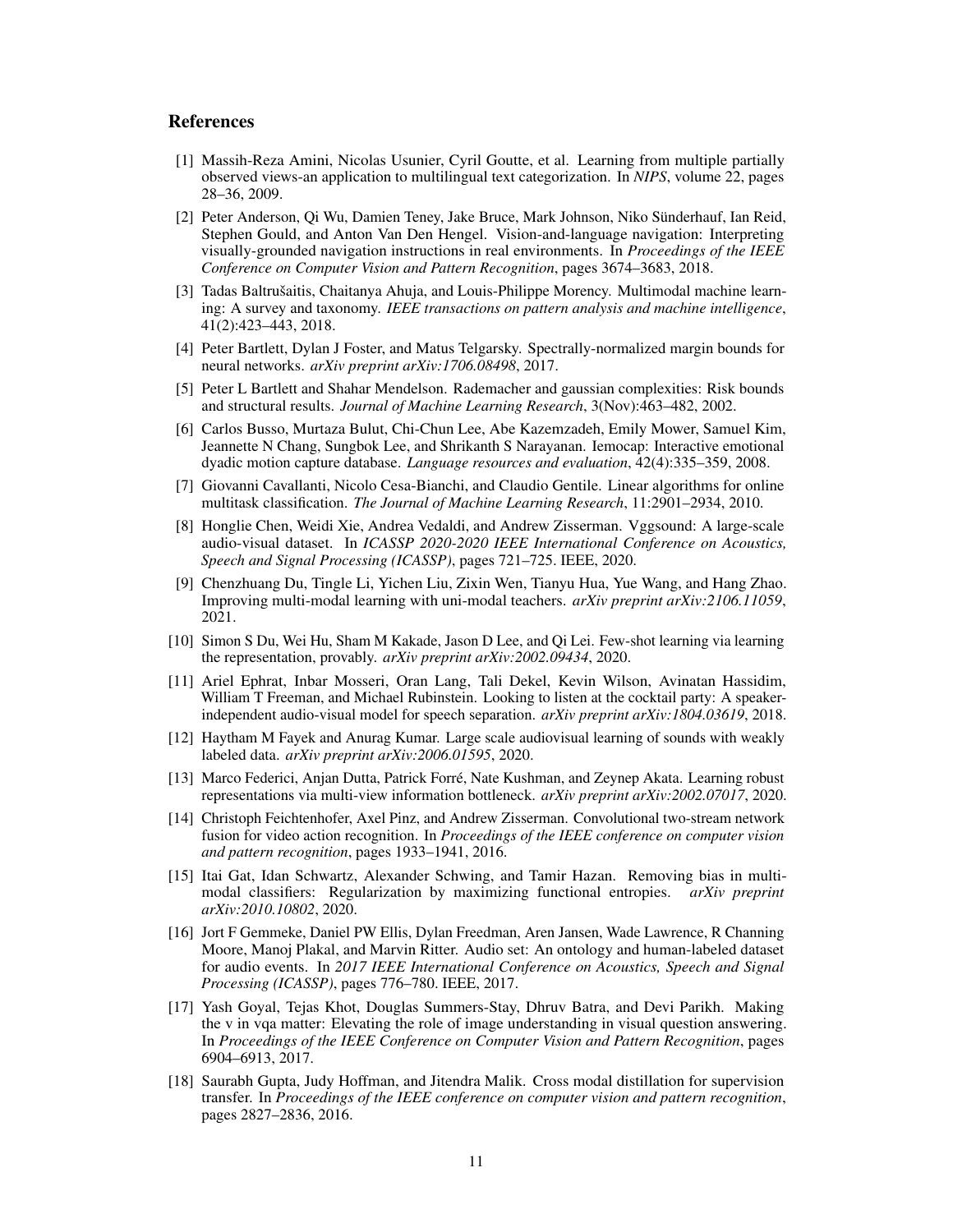- <span id="page-11-18"></span>[19] Zongbo Han, Changqing Zhang, Huazhu Fu, and Joey Tianyi Zhou. Trusted multi-view classification. *arXiv preprint arXiv:2102.02051*, 2021.
- <span id="page-11-4"></span>[20] Caner Hazirbas, Lingni Ma, Csaba Domokos, and Daniel Cremers. Fusenet: Incorporating depth into semantic segmentation via fusion-based cnn architecture. In *Asian conference on computer vision*, pages 213–228. Springer, 2016.
- <span id="page-11-2"></span>[21] Kaiming He, Xiangyu Zhang, Shaoqing Ren, and Jian Sun. Deep residual learning for image recognition. In *Proceedings of the IEEE conference on computer vision and pattern recognition*, pages 770–778, 2016.
- <span id="page-11-8"></span>[22] Xinxin Hu, Kailun Yang, Lei Fei, and Kaiwei Wang. Acnet: Attention based network to exploit complementary features for rgbd semantic segmentation. In *2019 IEEE International Conference on Image Processing (ICIP)*, pages 1440–1444. IEEE, 2019.
- <span id="page-11-7"></span>[23] Jindong Jiang, Lunan Zheng, Fei Luo, and Zhijun Zhang. Rednet: Residual encoder-decoder network for indoor rgb-d semantic segmentation. *arXiv preprint arXiv:1806.01054*, 2018.
- <span id="page-11-6"></span>[24] M Esat Kalfaoglu, Sinan Kalkan, and A Aydin Alatan. Late temporal modeling in 3d cnn architectures with bert for action recognition. In *European Conference on Computer Vision*, pages 731–747. Springer, 2020.
- <span id="page-11-17"></span>[25] Diederik P Kingma and Jimmy Ba. Adam: A method for stochastic optimization. *arXiv preprint arXiv:1412.6980*, 2014.
- <span id="page-11-1"></span>[26] Alex Krizhevsky, Ilya Sutskever, and Geoffrey E Hinton. Imagenet classification with deep convolutional neural networks. *Advances in neural information processing systems*, 25:1097– 1105, 2012.
- <span id="page-11-12"></span>[27] Mehryar Mohri, Afshin Rostamizadeh, and Ameet Talwalkar. *Foundations of machine learning*. MIT press, 2018.
- <span id="page-11-14"></span>[28] Behnam Neyshabur, Zhiyuan Li, Srinadh Bhojanapalli, Yann LeCun, and Nathan Srebro. Towards understanding the role of over-parametrization in generalization of neural networks. *arXiv preprint arXiv:1805.12076*, 2018.
- <span id="page-11-15"></span>[29] Behnam Neyshabur, Ryota Tomioka, and Nathan Srebro. Norm-based capacity control in neural networks. In *Conference on Learning Theory*, pages 1376–1401. PMLR, 2015.
- <span id="page-11-5"></span>[30] Jiquan Ngiam, Aditya Khosla, Mingyu Kim, Juhan Nam, Honglak Lee, and Andrew Y Ng. Multimodal deep learning. In *ICML*, 2011.
- <span id="page-11-9"></span>[31] Seong-Jin Park, Ki-Sang Hong, and Seungyong Lee. Rdfnet: Rgb-d multi-level residual feature fusion for indoor semantic segmentation. In *Proceedings of the IEEE international conference on computer vision*, pages 4980–4989, 2017.
- <span id="page-11-11"></span>[32] Massimiliano Pontil and Andreas Maurer. Excess risk bounds for multitask learning with trace norm regularization. In *Conference on Learning Theory*, pages 55–76. PMLR, 2013.
- <span id="page-11-16"></span>[33] Soujanya Poria, Erik Cambria, Devamanyu Hazarika, Navonil Majumder, Amir Zadeh, and Louis-Philippe Morency. Context-dependent sentiment analysis in user-generated videos. In *Proceedings of the 55th annual meeting of the association for computational linguistics (volume 1: Long papers)*, pages 873–883, 2017.
- <span id="page-11-13"></span>[34] George AF Seber and Alan J Lee. *Linear regression analysis*, volume 329. John Wiley & Sons, 2012.
- <span id="page-11-3"></span>[35] Daniel Seichter, Mona Köhler, Benjamin Lewandowski, Tim Wengefeld, and Horst-Michael Gross. Efficient rgb-d semantic segmentation for indoor scene analysis. *arXiv preprint arXiv:2011.06961*, 2020.
- <span id="page-11-0"></span>[36] Linda Smith and Michael Gasser. The development of embodied cognition: Six lessons from babies. *Artificial life*, 11(1-2):13–29, 2005.
- <span id="page-11-10"></span>[37] Karthik Sridharan and Sham M Kakade. An information theoretic framework for multi-view learning. 2008.
- <span id="page-11-19"></span>[38] Mahesh Subedar, Ranganath Krishnan, Paulo Lopez Meyer, Omesh Tickoo, and Jonathan Huang. Uncertainty-aware audiovisual activity recognition using deep bayesian variational inference. In *Proceedings of the IEEE/CVF International Conference on Computer Vision*, pages 6301–6310, 2019.